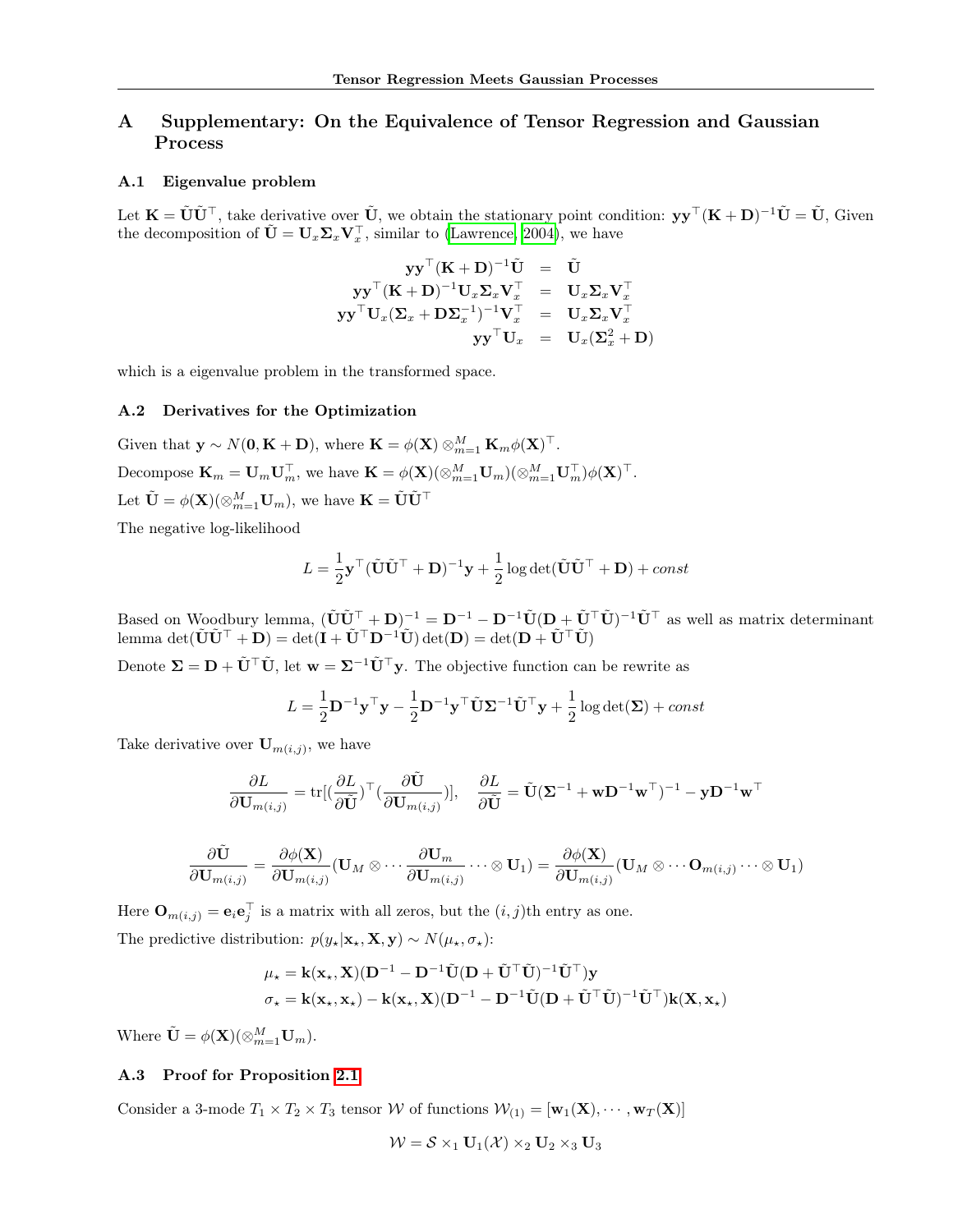where  $U_m$  is an orthogonal  $T_m \times R_m$  matrix. Assuming  $U_1(\mathcal{X})$  satisfies  $\mathbb{E}[U_1^{\top}U_1] = I$  (orthogonal design after rotation).

With Tucker property

$$
\mathcal{W}_{(1)} = \mathbf{U}_1(\mathcal{X})\mathcal{S}_{(1)}(\mathbf{U}_2\mathbf{U}_3)^{\top}
$$

The population risk can be written as

$$
\mathcal{L}(\mathcal{W}) = \text{tr}\Big\{ (\mathcal{Y} - \langle \mathcal{X}, \mathcal{W} \rangle) (\mathcal{Y} - \langle \mathcal{X}, \mathcal{W} \rangle)^{\top} \Big\} = \text{tr}\Big\{ \left( \begin{matrix} 2\mathbf{I} \\ -\mathcal{S}_{(1)}(\mathbf{U}_2\mathbf{U}_3)^{\top} \end{matrix} \right)^{\top} \mathbb{E}[\text{cov}(\mathcal{Y}, \mathbf{U}_1(\mathcal{X})] \left( \begin{matrix} \mathbf{0} \\ -\mathcal{S}_{(1)}(\mathbf{U}_2\mathbf{U}_3)^{\top} \end{matrix} \right) + \mathbb{E}(\mathcal{Y}\mathcal{Y}^{\top}) \Big\}
$$

Denote  $\mathbb{E}[\text{cov}(\mathcal{Y}, \mathbf{U}_1(\mathcal{X})] = \Sigma(\mathbf{U}_1)$ , bound the difference

$$
\begin{aligned} \mathcal{L}(\mathcal{W}) - \hat{\mathcal{L}}(\mathcal{W}) &= \mathrm{tr}\Big\{\begin{pmatrix} -2\mathbf{I} \\ \mathcal{S}_{(1)}(\mathbf{U}_2\mathbf{U}_3)^\top \end{pmatrix}(\boldsymbol{\Sigma}(\mathbf{U}_1) - \hat{\boldsymbol{\Sigma}}(\mathbf{U}_1))\begin{pmatrix} \mathbf{0} \\ \mathcal{S}_{(1)}(\mathbf{U}_2\mathbf{U}_3)^\top \end{pmatrix}\Big\} \\ & \leq \Big\|\begin{pmatrix} -2\mathbf{I} \\ \mathcal{S}_{(1)}(\mathbf{U}_2\mathbf{U}_3)^\top \end{pmatrix}(\boldsymbol{\Sigma}(\mathbf{U}_1) - \hat{\boldsymbol{\Sigma}}(\mathbf{U}_1))\Big\|_2\Big\|\begin{pmatrix} \mathbf{0} \\ \mathcal{S}_{(1)}(\mathbf{U}_2\mathbf{U}_3)^\top \end{pmatrix}\Big\|_\star \\ & \leq C\max\{2, \|\mathcal{S}_{(1)}\|_\star^2\}\|\boldsymbol{\Sigma}(\mathbf{U}_1) - \hat{\boldsymbol{\Sigma}}(\mathbf{U}_1)\|_2 \end{aligned}
$$

With *C* as a universal constant. The inequality holds with Schatten norm Hölder's inequality

 $\|AB\|_{S_1} \leq \|A\|_{S_n} \|B\|_{S_q}$   $1/p + 1/q = 1$ 

Given that  $\sup_{\mathbf{U}_1} \|\mathbf{\Sigma}(\mathbf{U}_1) - \hat{\mathbf{\Sigma}}(\mathbf{U}_1)\|_2 = \mathcal{O}_P\left(\sqrt{\frac{T_2T_3 + \log(T_1T_2T_3)}{N}}\right)$ ١

Denote empirical risk  $\hat{\mathcal{L}} = \sum_{t=1}^{T} \sum_{i=1}^{n_t} \mathcal{L}(\langle \mathbf{w}_t, \mathbf{x}_{t,i} \rangle)$ . Let  $\mathcal{W}^* = \inf_{\mathcal{W} \in \mathcal{C}} \mathcal{L}(\mathcal{W})$ . The excess risk

$$
\mathcal{L}(\hat{\mathcal{W}}) - \mathcal{L}(\mathcal{W}^*) = \mathcal{L}(\hat{\mathcal{W}}) - \hat{\mathcal{L}}(\hat{\mathcal{W}}) + (\hat{\mathcal{L}}(\hat{\mathcal{W}}) - \hat{\mathcal{L}}(\mathcal{W}^*) + (\hat{\mathcal{L}}(\mathcal{W}^* - \mathcal{L}(\mathcal{W}^*))
$$
  
\n
$$
\leq [\mathcal{L}(\hat{\mathcal{W}}) - \hat{\mathcal{L}}(\hat{\mathcal{W}})] - [\mathcal{L}(\mathcal{W}^*) - \hat{\mathcal{L}}(\mathcal{W}^*)]
$$
  
\n
$$
\leq 2 \sup_{\mathcal{W} \in \mathcal{C}_N} {\mathcal{L}(\mathcal{W}) - \hat{\mathcal{L}}(\mathcal{W})}
$$
  
\n
$$
\leq \mathcal{O}\Big(||\mathcal{S}_{(1)}||_*^2 ||\mathbf{\Sigma}(\mathbf{U}_1) - \hat{\mathbf{\Sigma}}(\mathbf{U}_1)||_2\Big)
$$

if we assume  $\|\mathcal{S}_{(1)}\|_{*}^{2} = \mathcal{O}\left(\frac{N}{T_2T_3 + \log(T_1T_2T_3)}\right)$  $\int^{1/4}$ ), then  $\mathcal{L}(\hat{\mathcal{W}}) - \mathcal{L}(\mathcal{W}^*) \leq \mathcal{O}(1)$ , thus we obtain the oracle inequality as stated.

### A.4 Proof of Theorem [2.2](#page-0-2)

We can extend the approach of single task Gaussian process (Sollich and Halees,  $2002$ ) to our setting. We provide the derivation for the full-rank case, but similar results apply to low-rank case as well. The Bayes error for the full-rank covariance model is:

$$
\hat{\epsilon} = \text{tr}(\boldsymbol{\Lambda}'^{-1} + \boldsymbol{\Psi}^\top \mathbf{D}^{-1} \boldsymbol{\Psi})^{-1}
$$

To obtain learning curve  $\epsilon = \mathbb{E}_{\mathcal{D}}[\hat{\epsilon}]$ , it is useful to see how the matrix  $\mathcal{G} = (\mathbf{\Lambda}^{-1} + \mathbf{\Psi}^{\top} \mathbf{D}^{-1} \mathbf{\Psi})^{-1}$  changes with sample size.  $\Psi^{\top}\Psi$  can be interpreted as the input correlation matrix.

To account for the fluctuations of the element in  $\Psi^{\top}\Psi$ , we introduce auxiliary offset parameters  $\{v_t\}$  into the definition of *G*. Define resolvent matrix

$$
\mathcal{G}^{-1} = \mathbf{\Lambda}^{-1} + \mathbf{\Psi}^{\top} \mathbf{D}^{-1} \mathbf{\Psi} + \sum_t v_t \mathbf{P}_t
$$

where  $P_t$  is short for  $P_{t_1,\dots,t_M}$ , which defines the projection of the task to its multi-directional indexes.

Evaluating the change

$$
\mathcal{G}(n+1) - \mathcal{G}(n) = [\mathcal{G}^{-1}(n) + \sigma_t^{-2} \psi_t \psi_t^{\top}]^{-1} - \mathcal{G}(n) = \frac{\mathcal{G}(n)\psi_t \psi_t^{\top} \mathcal{G}(n)}{\sigma_t^2 + \psi_t^{\top} \mathcal{G}(n)\psi_t}
$$